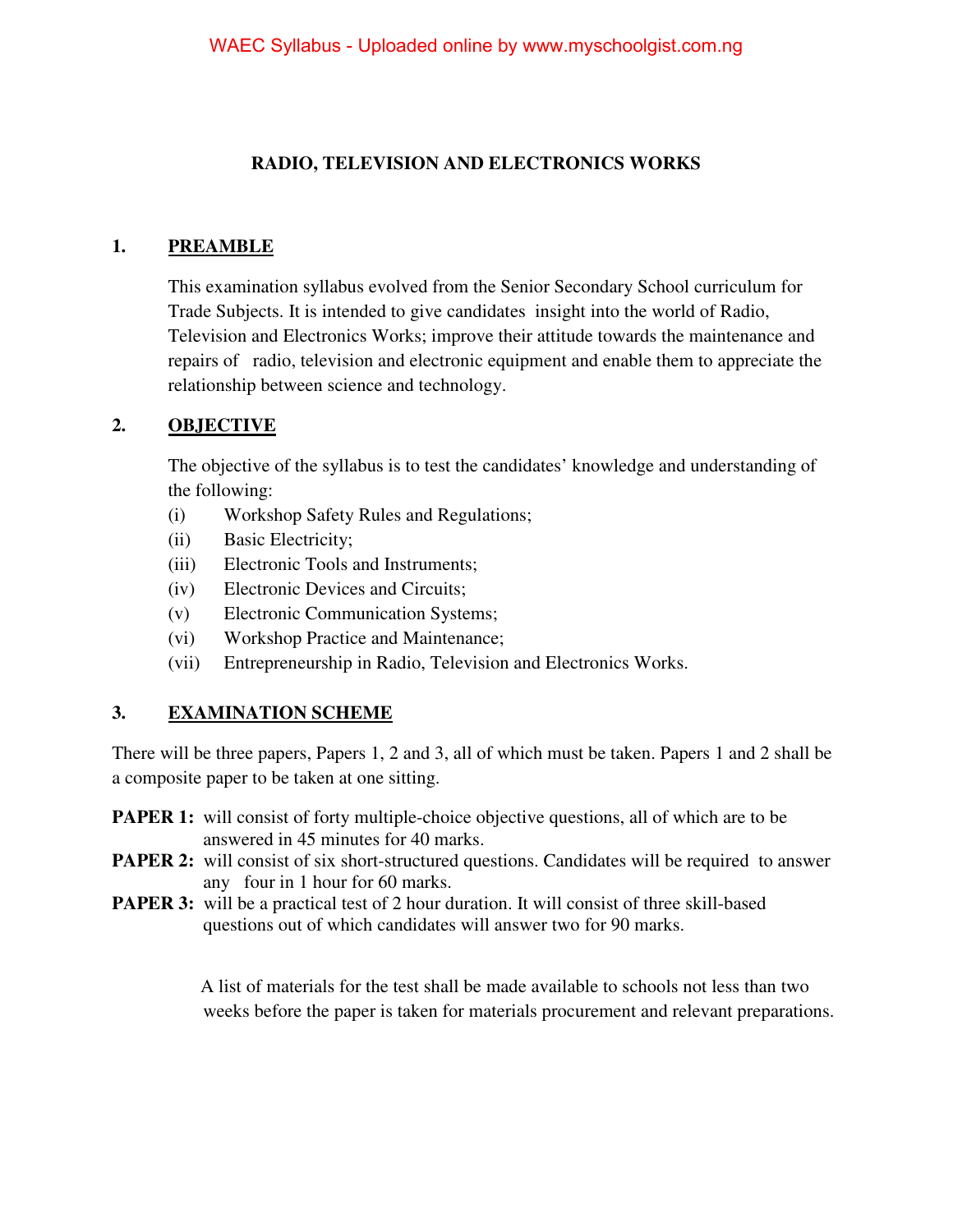### Alternative to Practical Work:

 Alternatively, in the event that materials for the actual practical test cannot be acquired the Council may consider testing theoretically, candidates' level of acquisition of the practical skills prescribed in the syllabus. For this alternative test, there will be two compulsory questions to be answered in 2 hours for 100 marks.

### Industrial Attachment:

 This should be done by the candidates during the long vacation between their SS II and SS III course. It will be supervised and assessed by their subject teachers. It will carry 10 marks.

| <b>TOPIC</b>                                                                                   | <b>NOTES</b>                                                                                                                                                                                                         |
|------------------------------------------------------------------------------------------------|----------------------------------------------------------------------------------------------------------------------------------------------------------------------------------------------------------------------|
| 1. Workshop Safety Rules and Regulations                                                       |                                                                                                                                                                                                                      |
| 1.1 Sources and Prevention of Hazards                                                          | Concept of safety<br>Sources of hazards<br>Treatments should include electric shock,<br>damp or wet floor, wrong handling of tools,<br>improper workshop dressing, horse play in the                                 |
| 1.2 Safety Checks in Servicing Radio Receiver<br>1.3 Safety Precautions in Television Workshop | workshop<br>Preparation of work areas<br>Capacitor discharges<br>Working on power lines and live circuits<br>Handling of tools<br>Power supplies in T.V.<br>Picture tube<br>High voltage section<br>Component rating |
| 2. Basic Electricity<br>2.1 Structure of matter                                                | Definition and structure of matter<br>Atomic structure<br>Qualitative treatment only - definition and uses                                                                                                           |

# **4. DETAILED SYLLABUS**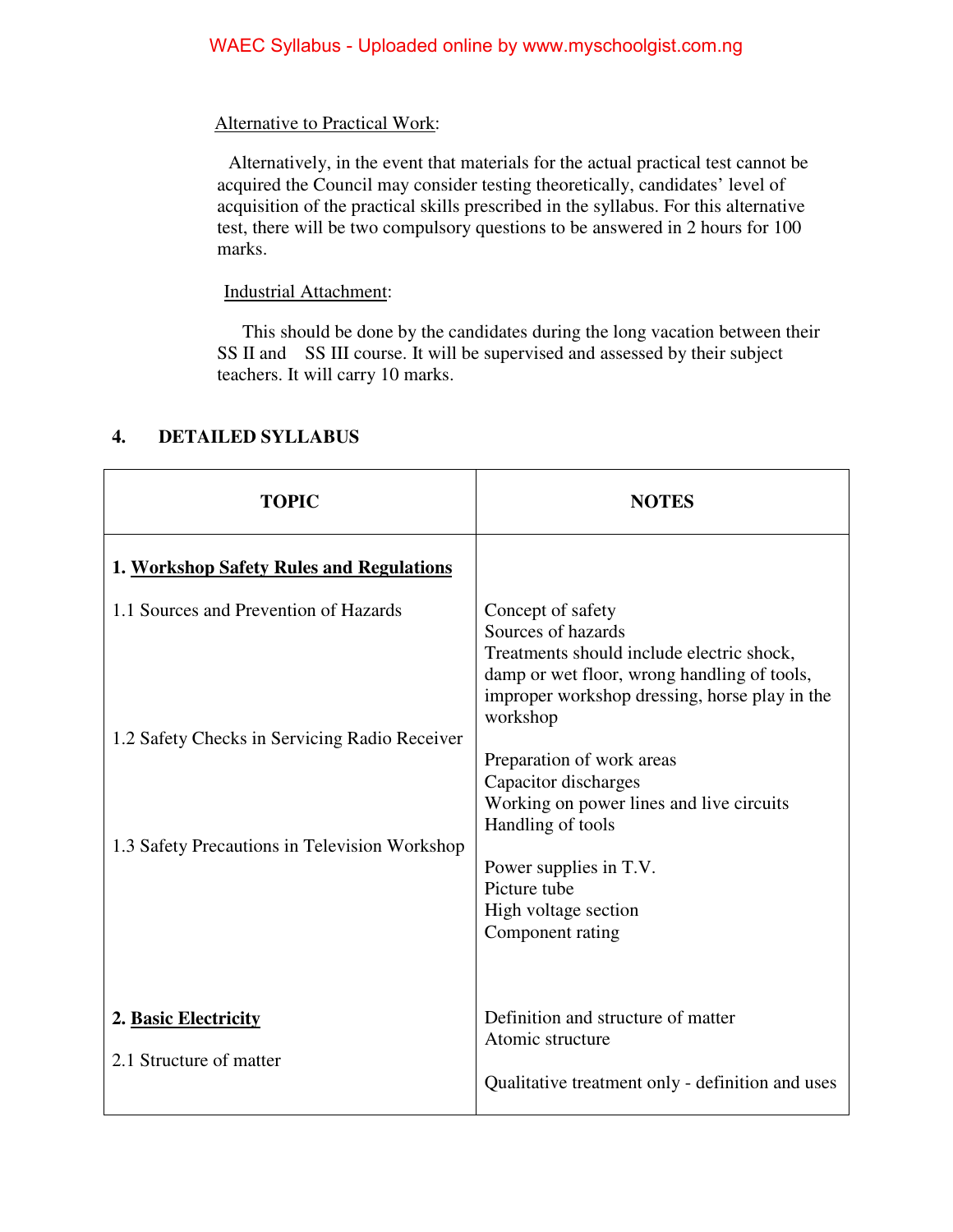| 2.2 Conductors, insulators and semiconductors                          |                                                                                                                                                                                                                  |
|------------------------------------------------------------------------|------------------------------------------------------------------------------------------------------------------------------------------------------------------------------------------------------------------|
|                                                                        | Definition, units and symbols of voltage,                                                                                                                                                                        |
| 2.3 Current, voltage and resistance                                    | current and resistance                                                                                                                                                                                           |
|                                                                        | Laws of attraction and repulsion of charges                                                                                                                                                                      |
| 2.4 Electronic components                                              | Identification of components by name, type,<br>graphical symbol, value and rating<br>Treatments should include resistors, capacitors,<br>inductors, diodes, transformers, transistors,<br>integrated circuit etc |
| 2.5 Resistors and Capacitors                                           | Graphical symbols, types, values and ratings<br>Colour code of resistors and capacitors<br>Comparison between meter measured and<br>colour code values<br>Testing of capacitors                                  |
|                                                                        | Concepts, definitions and calculations                                                                                                                                                                           |
| 2.6 Kirchhoff's Current and Voltage Laws<br>2.7 Diodes and Transistors | Types, graphical symbols and structure<br>Treatments should include testing for diodes<br>and transistor configuration (CC,CE and CB)                                                                            |
|                                                                        |                                                                                                                                                                                                                  |
| 2.8 Battery                                                            | Graphical symbol of a battery (primary cell<br>and secondary cell) and types<br>Testing of battery<br>Treatments should include difference between<br>wet and dry cells                                          |
| 2.9 Ohm's law                                                          | Definition<br>Symbols and relationship between voltage,<br>current and resistance.<br>Resistors in series and parallel                                                                                           |
|                                                                        | Definition, measurement and calculation                                                                                                                                                                          |
| 2.10 Electric power                                                    | Definitions, difference, uses and measurement<br>of d.c. and a.c.                                                                                                                                                |
| 2.11 Direct and Alternating Current                                    | Definition and calculation<br>Treatments should include r.m.s., peak, and                                                                                                                                        |
| 2.12 Alternating waveform                                              | average values, frequency and period in an a.c.<br>waveform                                                                                                                                                      |
|                                                                        |                                                                                                                                                                                                                  |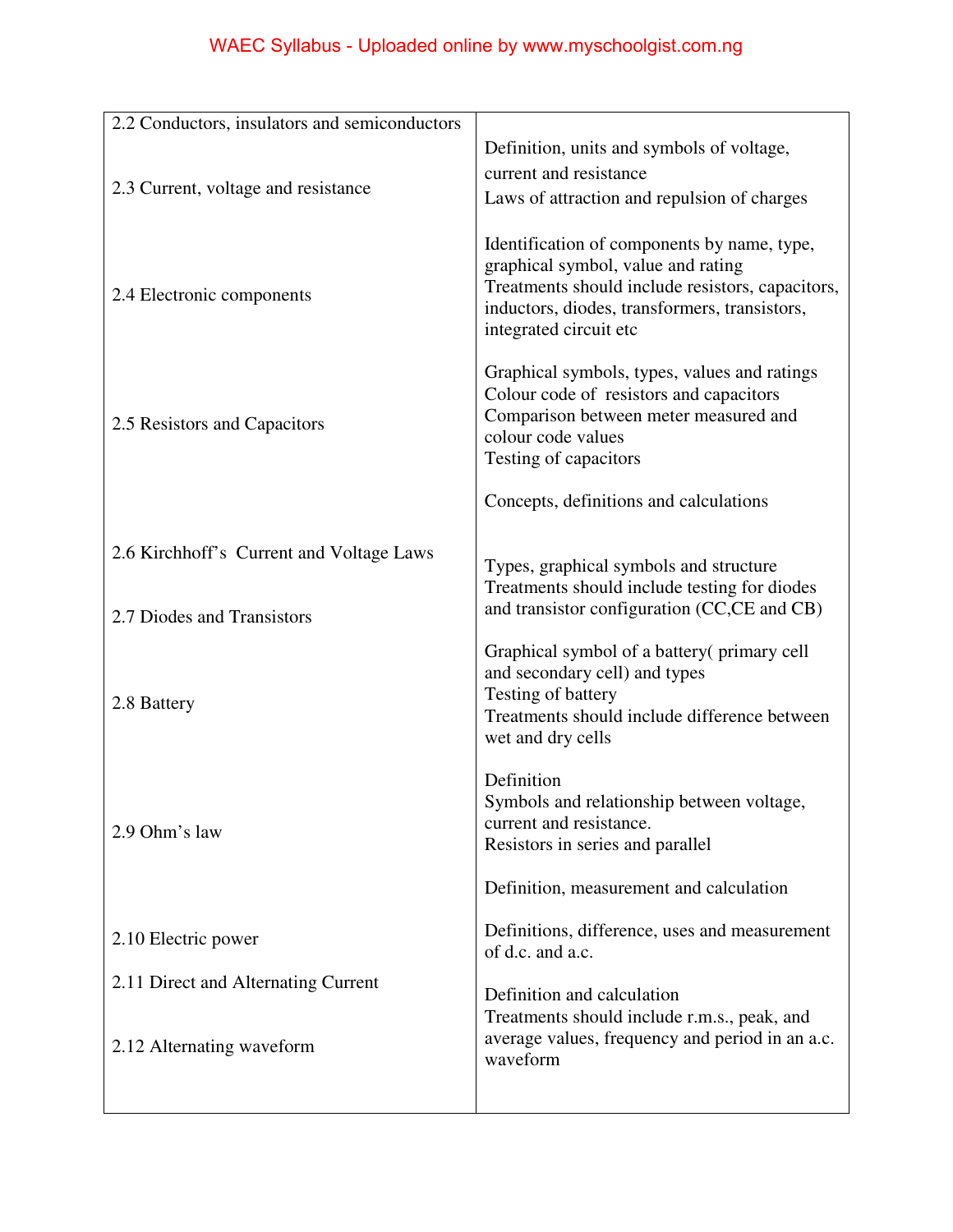| 3. Electronic Tools and Instruments<br>3.1 Electronic hand tools | Types and uses<br>Treatments should include screw drivers,<br>diagonal cutters, soldering gun, soldering iron,<br>lead sucker or de-soldering tools, pocket knife,<br>stripper and soldering wick                                                                               |
|------------------------------------------------------------------|---------------------------------------------------------------------------------------------------------------------------------------------------------------------------------------------------------------------------------------------------------------------------------|
| 3.2 Electronic measuring instruments                             | Identification, uses and operation<br>Treatments should include voltmeter, ammeter,<br>ohmmeter, multi meter<br>Basic a.c. and d.c. circuit, measurements of<br>voltage, current and resistance<br>Ohmmeter for testing semiconductor devices<br>Identification of faulty meter |
| 3.3 Fault Finding Equipment                                      | Identification, uses and operation<br>Treatments should include oscilloscope, signal<br>tracer, digital frequency counter, logic probe,<br>TV analyzer                                                                                                                          |
|                                                                  | Definition                                                                                                                                                                                                                                                                      |
| <b>4. Electronics Devices and Circuits</b>                       | Definition and application                                                                                                                                                                                                                                                      |
| 4.1 Meaning of Electronics and Electronic<br>circuit             | Treatments should include types of emission<br>e.g. Thermionic, photoelectric, field and<br>secondary                                                                                                                                                                           |
| 4.2 Concept of emission and photoelectric<br>devices             | Semiconductor theory and types                                                                                                                                                                                                                                                  |
|                                                                  | Semiconductor diodes                                                                                                                                                                                                                                                            |
|                                                                  | Treatment should include rectification,<br>principles of operation, characteristics and                                                                                                                                                                                         |
| 4.3 Semiconductors devices                                       | application                                                                                                                                                                                                                                                                     |
| 4.4 Power Supply Unit                                            | Principle and operation, schematic diagram<br>Rectification and types<br>Filters<br>Construction of stabilized low d.c. power<br>supply unit                                                                                                                                    |
|                                                                  | Operation, construction and uses of Class A, B,<br>C and AB amplifiers                                                                                                                                                                                                          |
| 4.5 Amplifiers                                                   | Quantitative treatments only                                                                                                                                                                                                                                                    |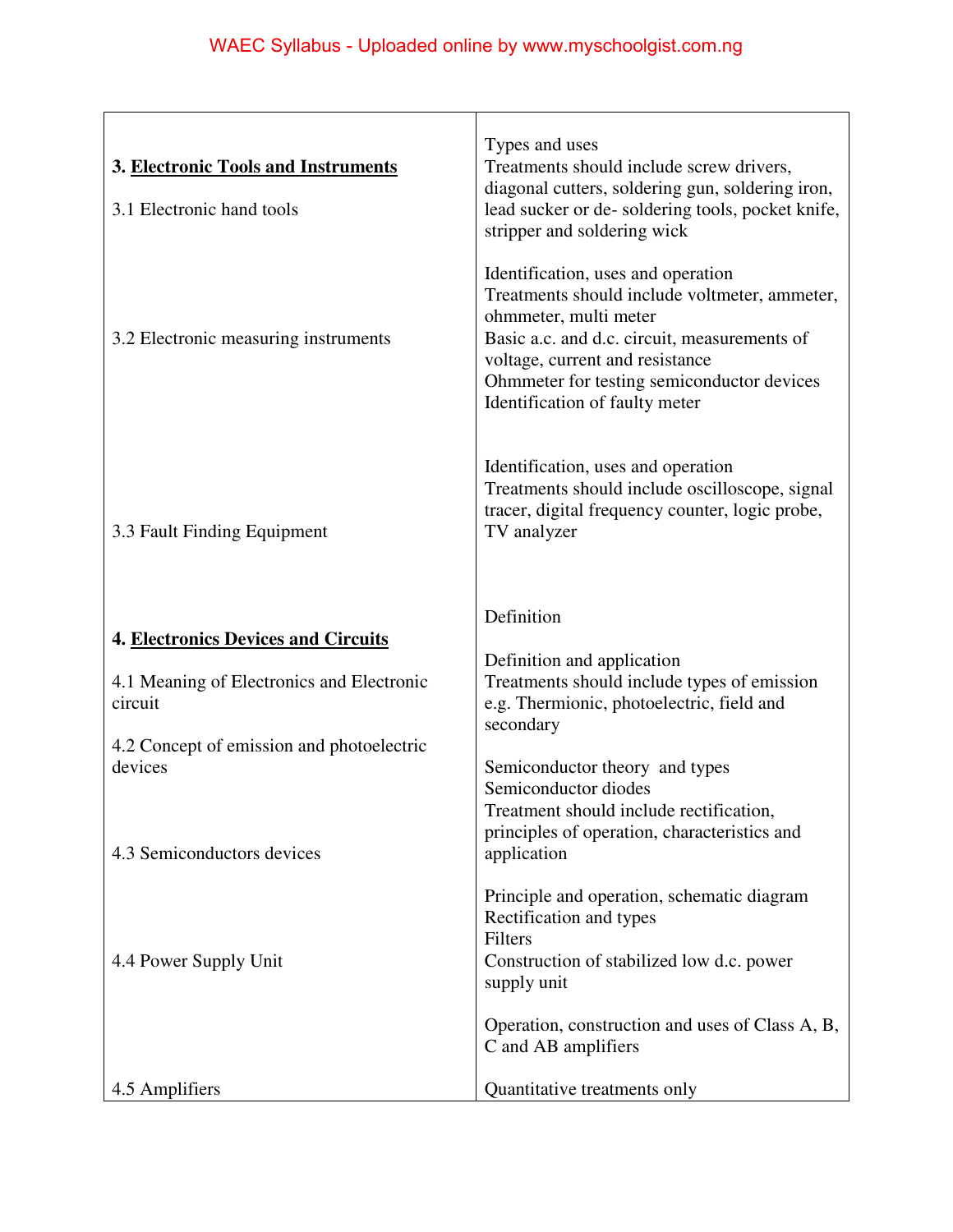| 4.6 Resistive, Inductive, Capacitive (RLC)<br>circuits<br>4.7 Feedback             | Concept of feedback<br>Differences between types and their<br>advantages<br>Effect of a positive feedback on amplifiers,<br>bandwidth, noise, gain and distortion                                                                            |
|------------------------------------------------------------------------------------|----------------------------------------------------------------------------------------------------------------------------------------------------------------------------------------------------------------------------------------------|
| 4.8 Oscillators and Multivibrators                                                 | Principle and types of oscillator<br>Construction of a typical oscillator circuit<br>Types of multivibrator<br>Treatments to include astable, bistable and<br>monostable                                                                     |
| <b>5. Electronic Communication Systems</b><br>5.1 Electronic Communication Systems | Definition and types<br>Block diagram, operation and function of each<br>stage<br>Noise                                                                                                                                                      |
| 5.2 Electromagnetic spectrum                                                       | Definition and classification<br>Propagation of radio waves<br>Radio frequency band- VLF, LF, MF, HF,<br>VHF,<br>UHF, SHF and EHF<br>Application of frequency range in electronic<br>communication – frequency spectrum to be<br>intensified |
| 5.3 Transducer                                                                     | Definition, types and functions<br>Treatments should include loudspeaker,<br>microphone, video camera, video display<br>unit(cathode ray tube(CRT), Liquid Crystal<br>Display(LCD))                                                          |
| 5.4 Modulation and demodulation                                                    | Definition, principle of operation and types of<br>modulation<br>AM and FM waveforms and envelopes<br>Percentage of modulation – modulation index<br>and modulation factor                                                                   |
|                                                                                    | Meaning and function of carrier wave in radio<br>communication.<br>Definition and types of demodulation                                                                                                                                      |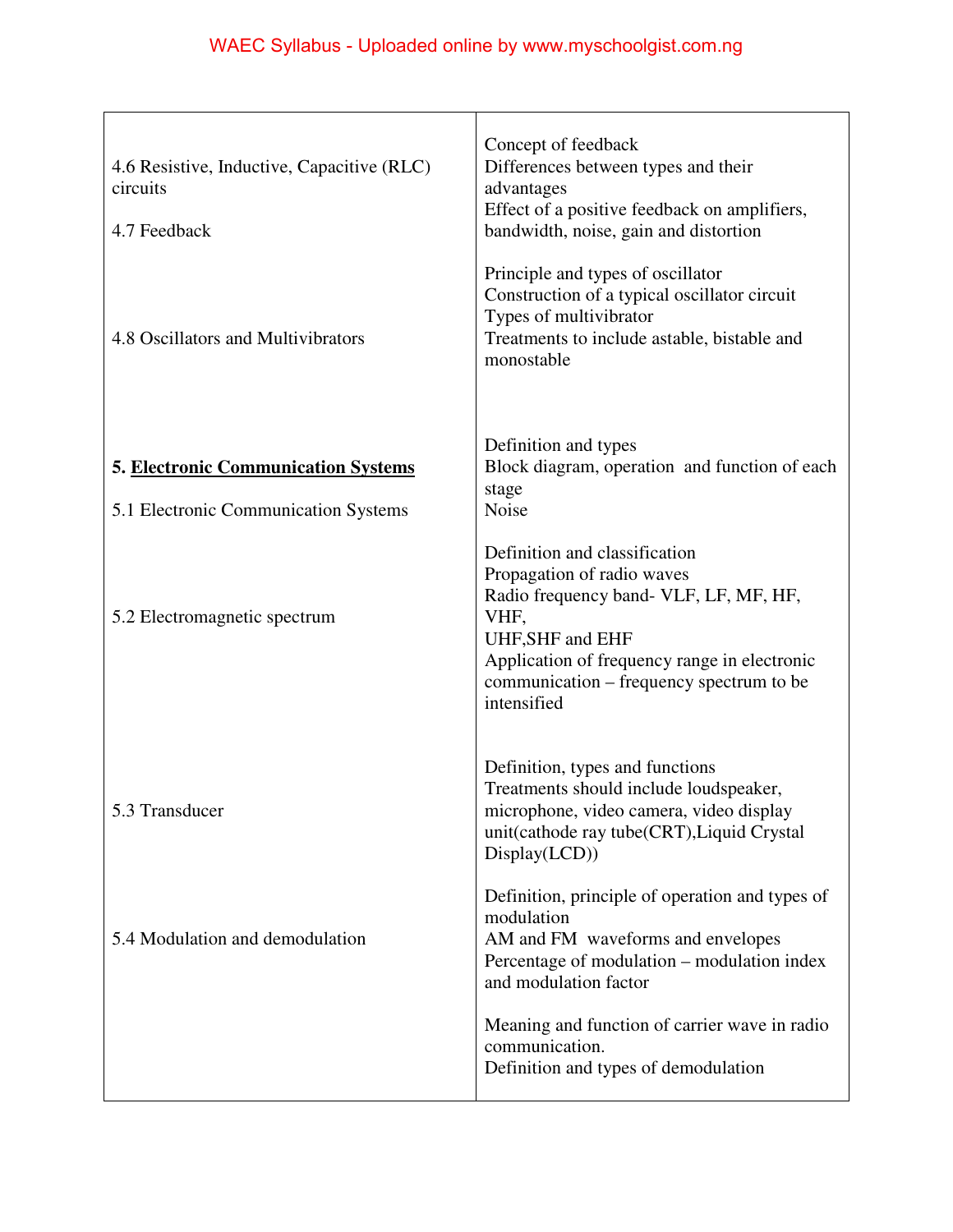| 5.5 Radio transmitter and receiver                                                                                                    | Function(s) and operation<br>Block diagram and function of each stage<br>Types of radio receivers - Tuned Radio<br>Receiver(TRF), super heterodyne receivers(FM<br>and AM)<br>Advantages and disadvantages of each                                        |
|---------------------------------------------------------------------------------------------------------------------------------------|-----------------------------------------------------------------------------------------------------------------------------------------------------------------------------------------------------------------------------------------------------------|
| 5.6 Selectivity and sensitivity                                                                                                       | Definition<br>Concept and function of tuner in radio receiver<br>Identification of tuner stage in radio receiver                                                                                                                                          |
| 5.7 Resonant circuit                                                                                                                  | Definition, types of resonance (series and<br>parallel)<br>Concept of bandwidth and bandwidth ranges<br>Calculation involving frequency ranges to<br>determine bandwidth<br>Treatments should include derivation of the<br>formula for resonant frequency |
| 5.8 Satellite Communication Systems                                                                                                   | Elements and types<br>Transmission and reception<br>Antenna                                                                                                                                                                                               |
| 5.9 Television Transmitter                                                                                                            | Working principle<br><b>Block</b> diagram<br><b>Stages</b>                                                                                                                                                                                                |
| 5.10 Image and Sound Reproduction in TV<br>receiver                                                                                   | Principle of scanning<br>Video signals<br>Principle of FM detection                                                                                                                                                                                       |
| 5.11 Monochrome Television Receiver                                                                                                   | Concept of Television<br>Function and operation<br>Application of television system                                                                                                                                                                       |
| 5.12 Principles of operation of Colour<br>Television<br>Receiver<br>5.13 Principle of Colour Signal, Transmission<br>and<br>Reception | Block diagram and function of each stage<br>Processing of picture and sound signal<br>Primary colours in television<br>Colour television systems and standards –<br>PAL, SECAM and NTSC<br>Colour signal components                                       |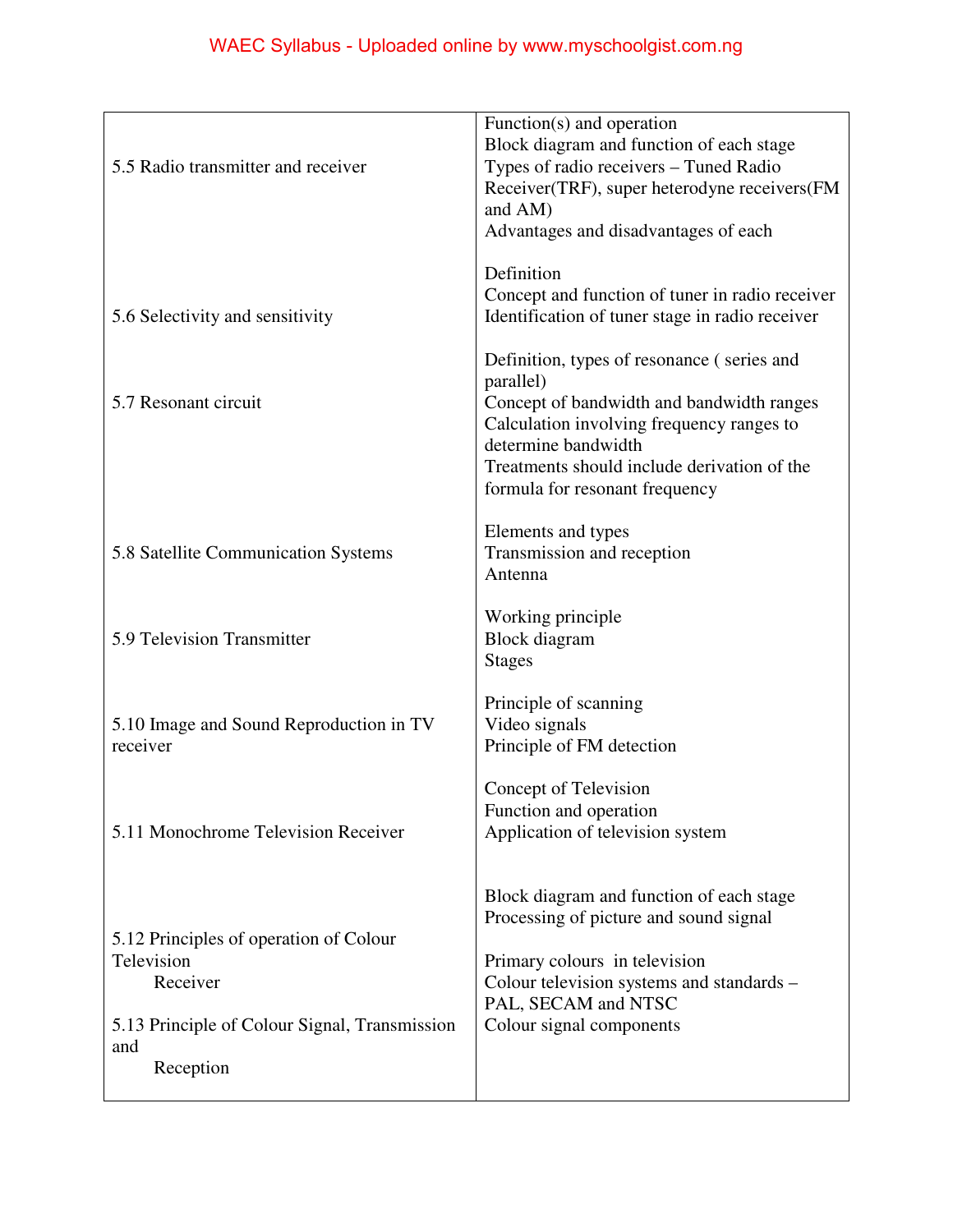|                                                               | Techniques and precautions                                                                                                                                                                                                                                           |
|---------------------------------------------------------------|----------------------------------------------------------------------------------------------------------------------------------------------------------------------------------------------------------------------------------------------------------------------|
|                                                               | Types of solder                                                                                                                                                                                                                                                      |
| <b>6. Workshop Practice and Maintenance</b>                   | Types of flux – amber resin and NaCl solutions                                                                                                                                                                                                                       |
| 6.1 Soldering and Desoldering in Electronic<br>Circuits       | Dismantling and reassembling of power supply<br>unit                                                                                                                                                                                                                 |
| 6.2 Electronic Repairs                                        | in a radio set<br>Dismantling and reassembling RF, IF detector<br>Stages in a radio receiver set<br>AF amplifier circuit<br>Installation and maintenance of a car radio set                                                                                          |
| 6.3 Fault finding and repairs in radio receiver               | Diagnose fault by using fault finding pieces of<br>equipment and logical trouble shooting<br>procedure<br>Components responsible for faults<br>Remedies for the faults<br>Alignment of RF and IF stages of a radio set<br>using<br>the necessary equipment and tools |
| 6.4 Electronic Measuring Instruments                          | Use of multimeter<br>Treatments should include measurement of the<br>correct value of current, voltage and resistance<br>in active and passive electronic components<br>and<br>circuits                                                                              |
| 6.5 Diagnosis and Repair of Black and White<br>TV<br>Receiver | Procedure for TV repairs<br>Use of service information manual and circuit<br>diagram<br>Identification of symptoms and repair of faults<br>Fault clearing instruments                                                                                                |
| 6.6 Diagnose and Repair of a Colour<br>Television<br>Receiver | Symptoms of faults<br>Fault clearing at each stage<br>Static and dynamic colour convergence<br>comparison<br>Colour bar generator and signal testing                                                                                                                 |
| 7. Entrepreneurship in Radio, Television<br>and               |                                                                                                                                                                                                                                                                      |
| <b>Electronic Works</b>                                       | Accounting practices<br>Cost benefit analysis                                                                                                                                                                                                                        |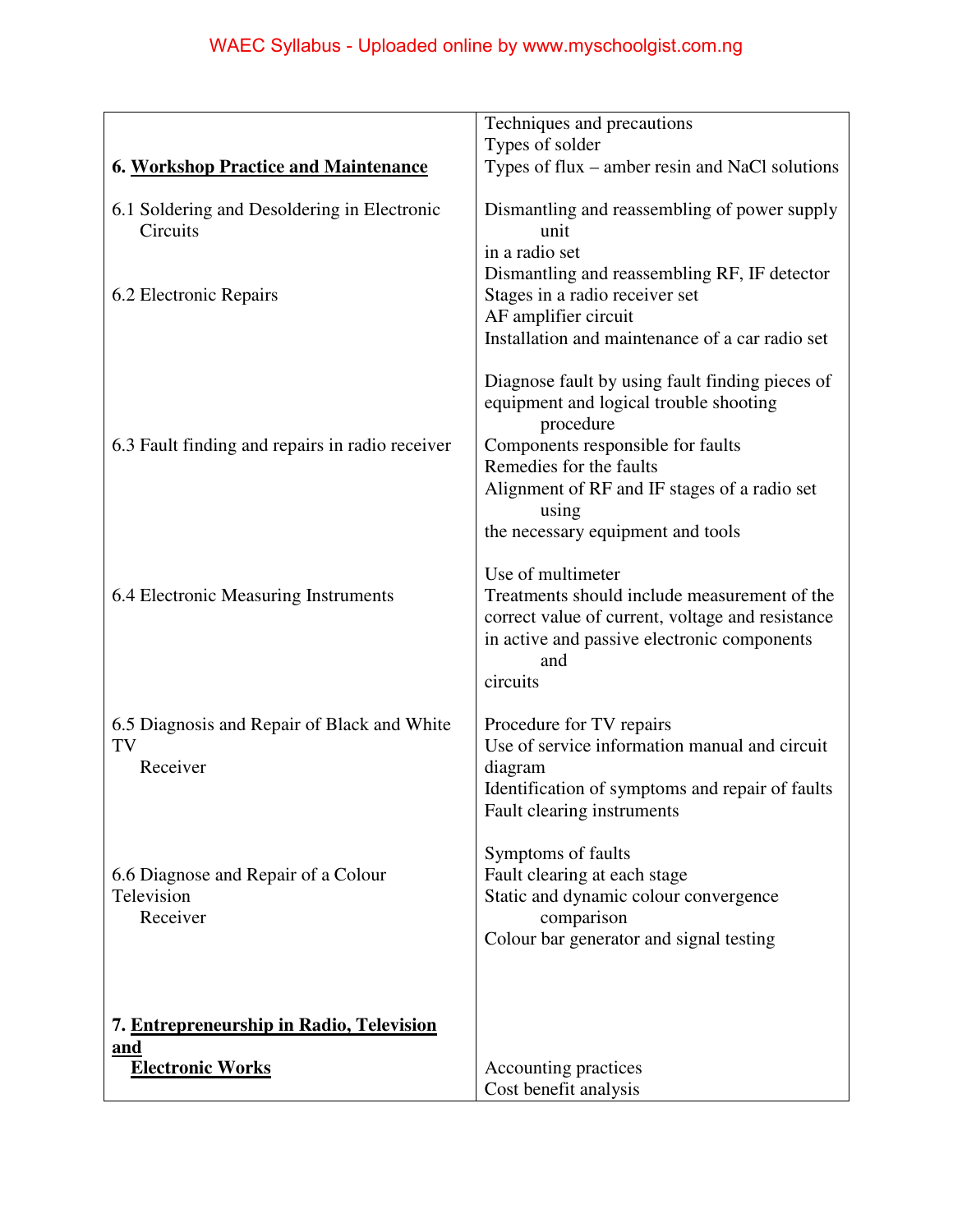| 7.1 Business Management and Finance         | Purchasing method                           |
|---------------------------------------------|---------------------------------------------|
|                                             | Business records (Accounting ledger,        |
|                                             | Repair order form, Inventory sheet)         |
|                                             | Sources of capital e.g. Banks and Credit    |
|                                             | Unions                                      |
|                                             |                                             |
|                                             | Daily appearance at work                    |
| 7.2 Customer Relations                      | Customer psychology                         |
|                                             | Working relations                           |
|                                             | Telephone courtesy                          |
|                                             | Business Opportunities in Radio and TV Work |
|                                             | Satellite installation                      |
| 7.3 Business Opportunities in Radio, TV and |                                             |
| Electronics works                           | Electronic specialist                       |
|                                             | Radio and TV consultant                     |
|                                             | Radio and TV technician                     |
|                                             | Sales and Service Craft man                 |
|                                             | Antenna and TV installation work            |
|                                             |                                             |
|                                             |                                             |

## **5. LIST OF FACILITIES AND MAJOR EQUIPMENT/MATERIALS REQUIRED**

- (2) Diagonal cutters
- (3) Soldering gun,iron and lead
- (4) Desoldering tools
- (5) Pocket knife
- (6) Stripper
- (7) Semiconductor diodes
- (8) Digital and analog multimeters
- (9) Loudspeaker, microphone
- (10) Cathode Ray Tube/LCD
- (11) Nose pliers
- (12) Old electronics panel
- (13) Resistors, capacitors, inductors, transistors
- (14) Vero board/breadboard
- (15) D.C. power supplies
- (16) Transformers
- (17) Radio and television sets
- (18) Oscilloscope
- (19) Signal generator
- (20) Magnifying glass